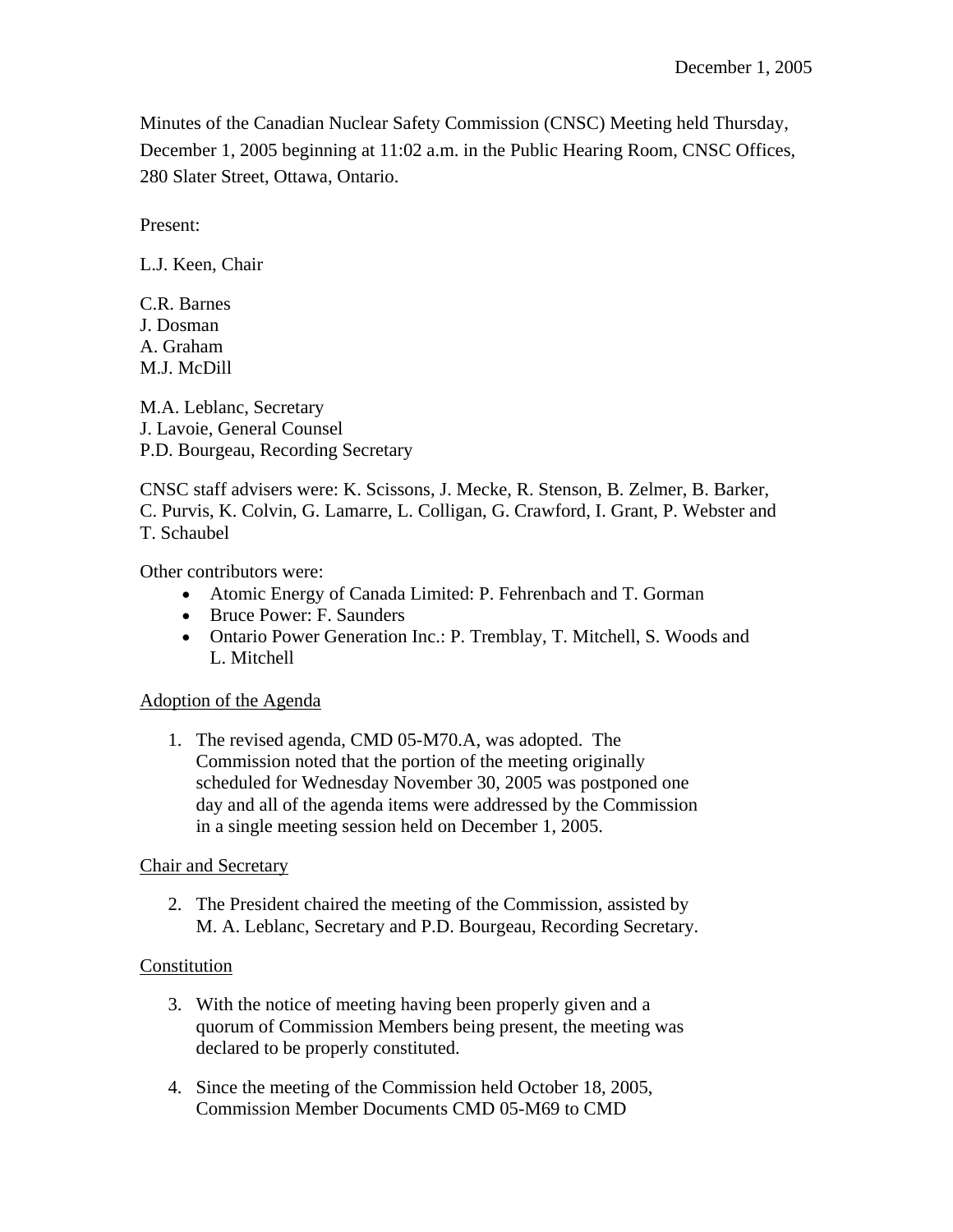05-M76 were distributed to the Members. These documents are further detailed in Appendix A of these minutes.

# Minutes of the CNSC Meeting Held October 18, 2005

5. The Members approved the minutes of the Commission Meeting held on October 18, 2005 (reference CMD 05-M71) without change.

Status Report on Site Conditions and Progress on the Licensing Process of Waste Management Areas

6. With reference to CMD 05-M73, staff provided its fourth annual status report on site conditions and progress on the licensing of waste management areas owned by the Crown, historic contaminated lands, and devices containing radium-luminous compounds.

# Consolidated Historic Contaminated Materials Mounds

- 7. Referring to section 2.1.2 in CMD 05-M73, the Commission sought further information on the status of the warehouse construction at the Coca-Cola Peterborough Consolidated Cell site.
- 8. In response, staff reported that construction of the warehouse was imminent and that, given the adequacy of the site preparation activities, no problems have occurred, or are anticipated.
- 9. Referring to section 2.1.1 in CMD 05-M73, the Commission questioned why the Designated Officer had not yet issued a licence for the Lakeshore Road consolidated mound.
- 10. In response, staff stated that the Designated Officer would be issuing the licence for the Lakeshore Road consolidated mound in the next few days and that it would come into effect on January 1, 2006, concurrently with the expiry of the current exemption for the mound.
- 11. With respect to the current exemptions from licensing to possess, manage and store nuclear substances at the mound sites located at Tulita, Fort Smith, Fort McMurray and Passmore (which were also due to expire on December 31, 2005) and in respect of a new site in Peterborough, CNSC staff recommended that the Commission, pursuant to section 7 of the Nuclear Safety and Control Act (NSCA), extend the existing exemptions until December 31, 2009, and that the Commission grant a similar exemption to the new Peterborough mound site.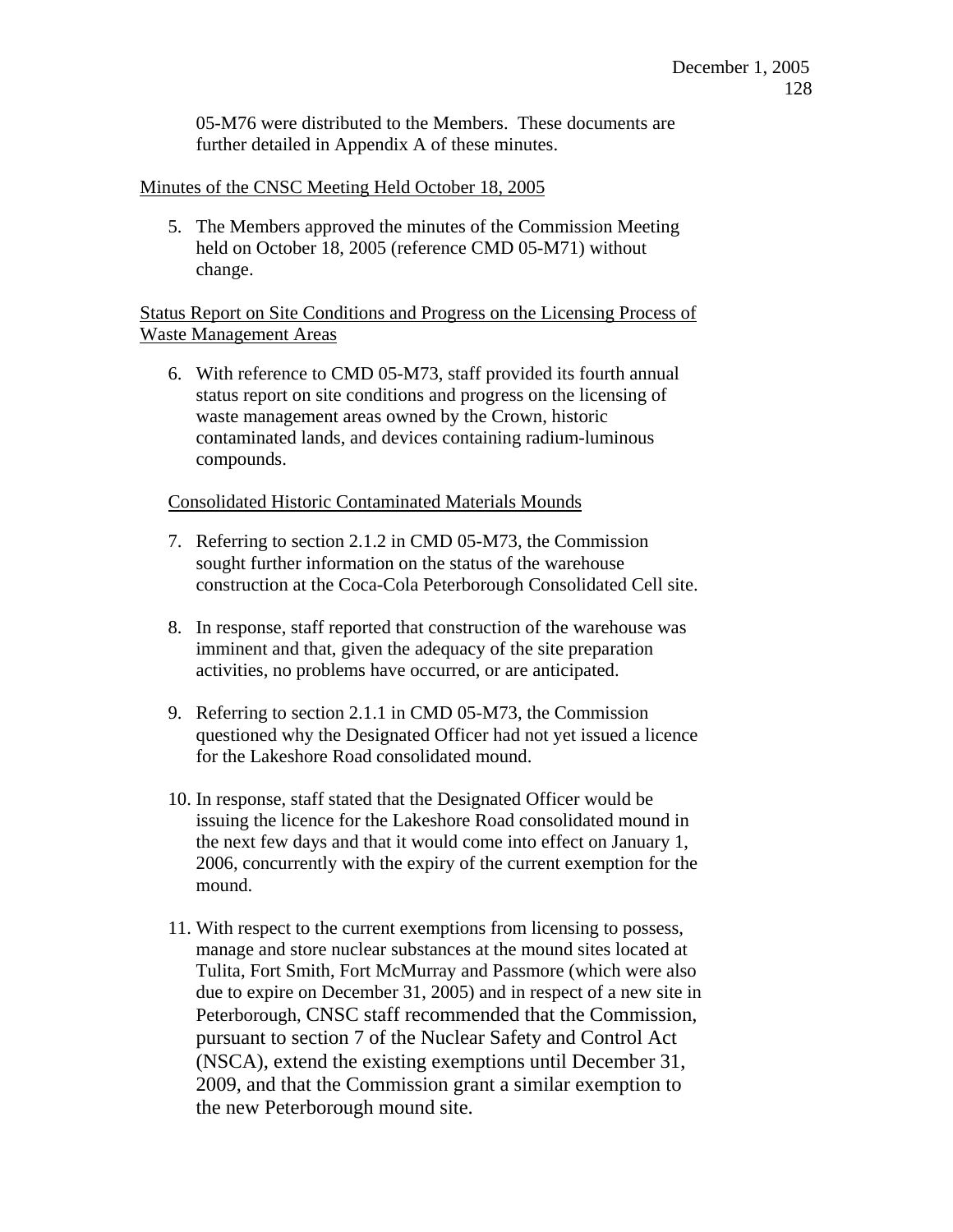- 12. In support of its recommendations to grant the exemptions, CNSC staff explained that certain changes to the *Nuclear Substances and Radiation Devices Regulations* have been proposed. The proposed changes (currently undergoing public review) would introduce nuclear substance concentration criteria, below which, for example, a waste material would be exempt from CNSC licensing for the possession, management and storage of those nuclear substances. CNSC staff stated that the length of the proposed exemptions (i.e., until December 31, 2009) would allow time for that regulatory process to be completed and, if the mounds still require licensing at that time, sufficient time to complete the required licensing process. CNSC staff expressed the view that the continued close monitoring and maintenance of the mound sites by the Low-Level Radioactive Waste Management Office would ensure that any issues related to the safety or environmental performance of the sites would be identified in a timely manner so that appropriate regulatory action could be taken if necessary.
- 13. Referring to section 11 of the *General Nuclear Safety and Control Regulations* (the conditions under which the Commission may consider such and exemption), staff expressed the view that the exemptions would not pose an unreasonable risk to the environment or the health and safety of persons, pose an unreasonable risk to national security, or result in a failure to achieve conformity with measures of control and international obligations to which Canada has agreed.
- 14. CNSC staff also advised the Commission that there is no requirement for a federal environmental assessment for the proposed extension of the exemptions pursuant to the *Canadian Environmental Assessment Act* (CEAA) or the *Mackenzie Valley Resources Management Act* (MVRMA).
- 15. Based on the information received, the Commission, pursuant to section 7 of the *Nuclear Safety and Control Act* and section 11 of the *General Nuclear Safety and Control Regulations,* accepted the CNSC staff recommendation and decided to exempt the Tulita, Fort Smith, Fort McMurray, Passmore and Peterborough mound sites from CNSC licensing for the possession, management and storage of nuclear substances until December 31, 2009. (See Appendix B) **DECISION**

Devices Containing Radium Luminous Compounds

16. CNSC staff reported that it completed an assessment of the risk associated with the possession of devices containing radium luminous compounds and has concluded that the risk to each of the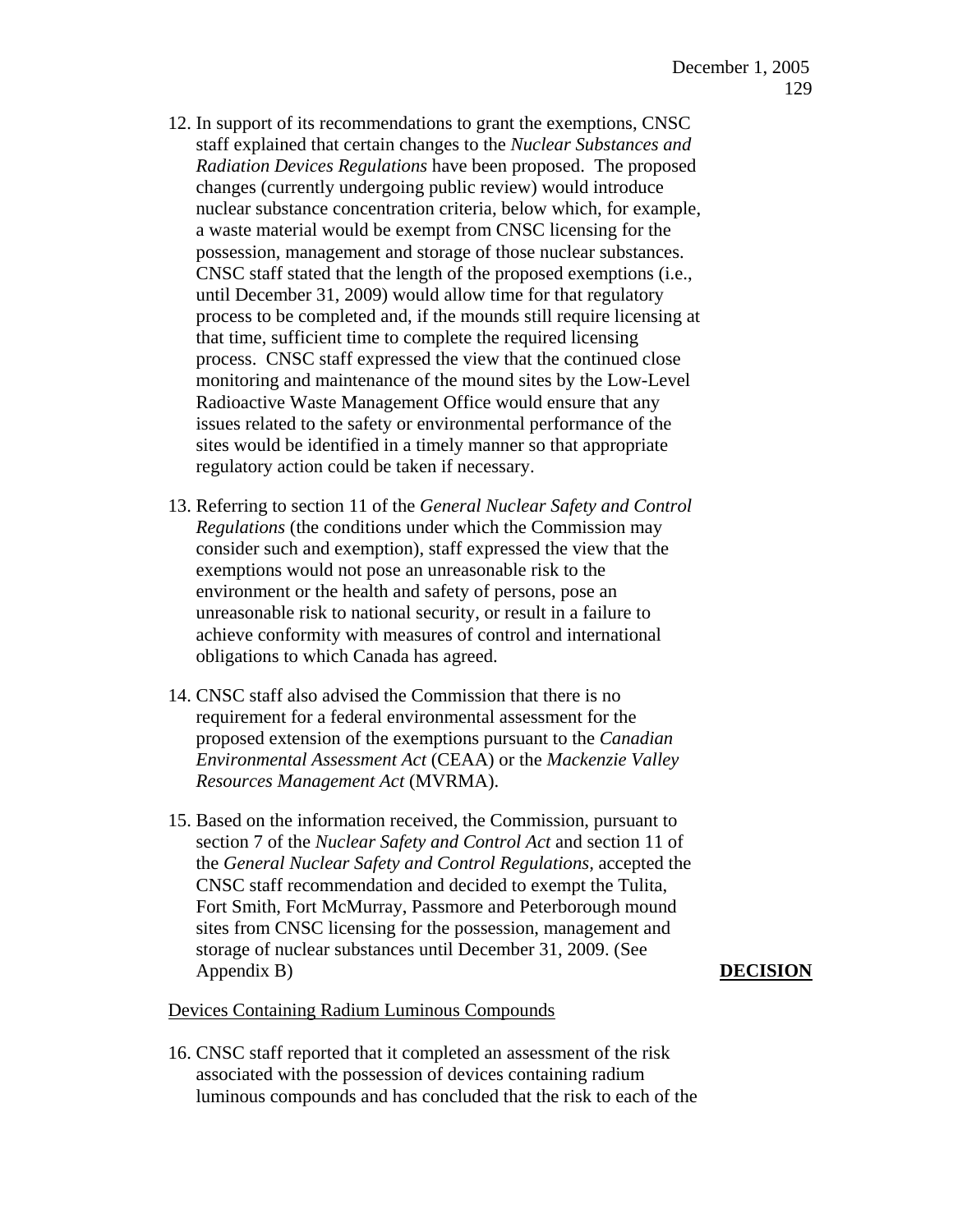stakeholder groups is low to very low. CNSC staff stated that it is unlikely that any member of the public would, as a result of possessing any number of these devices, exceed the regulatory dose limit of 1 mSv/year. Currently, anyone with more than 10 of the devices requires a licence from the CNSC to possess, transfer or use the devices.

- 17. Given the above risk assessment, CNSC staff recommended that the Commission exempt devices containing radium luminous compounds from the limitations specified under subsection 8(b) of the *Nuclear Substances and Radiation Devices Regulations.* The proposed exemption would take effect on January 1, 2006 and be for an indefinite period.
- 18. The Commission questioned whether it was possible that persons outside of the target audiences examined by CNSC staff could be in possession of such devices and, if so, whether those individuals could be in any danger as a result.
- 19. In response, staff explained that the devices tend to be of interest to antique collectors who normally would not carry out higher risk activities that could cause exposure to, or dispersal of, the radium compounds therein. Staff stated that, while all owners of the devices may not have been targeted by the study, staff expects to inform all owners of the devices about the potential hazards and appropriate precautions through a planned Public Information Program (PIP).
- 20. In response to follow-up questions from the Commission on the PIP, CNSC staff stated that a variety of communication strategies will be considered, including the possibility of using public service announcements on available media, to reach those who were not part of the identified target group study.
- 21. With reference to section 2.9.2 of CMD 05-M73, the Commission questioned whether CNSC staff's plan to develop a database which will record transactions involving devices containing radium luminous compounds, compile a list of stakeholders, and track CNSC outreach activities will be ready within the next two years.
- 22. In response, CNSC staff explained that the database should be fairly complete within the next two years and, after that point, it will be a matter of keeping it up to date.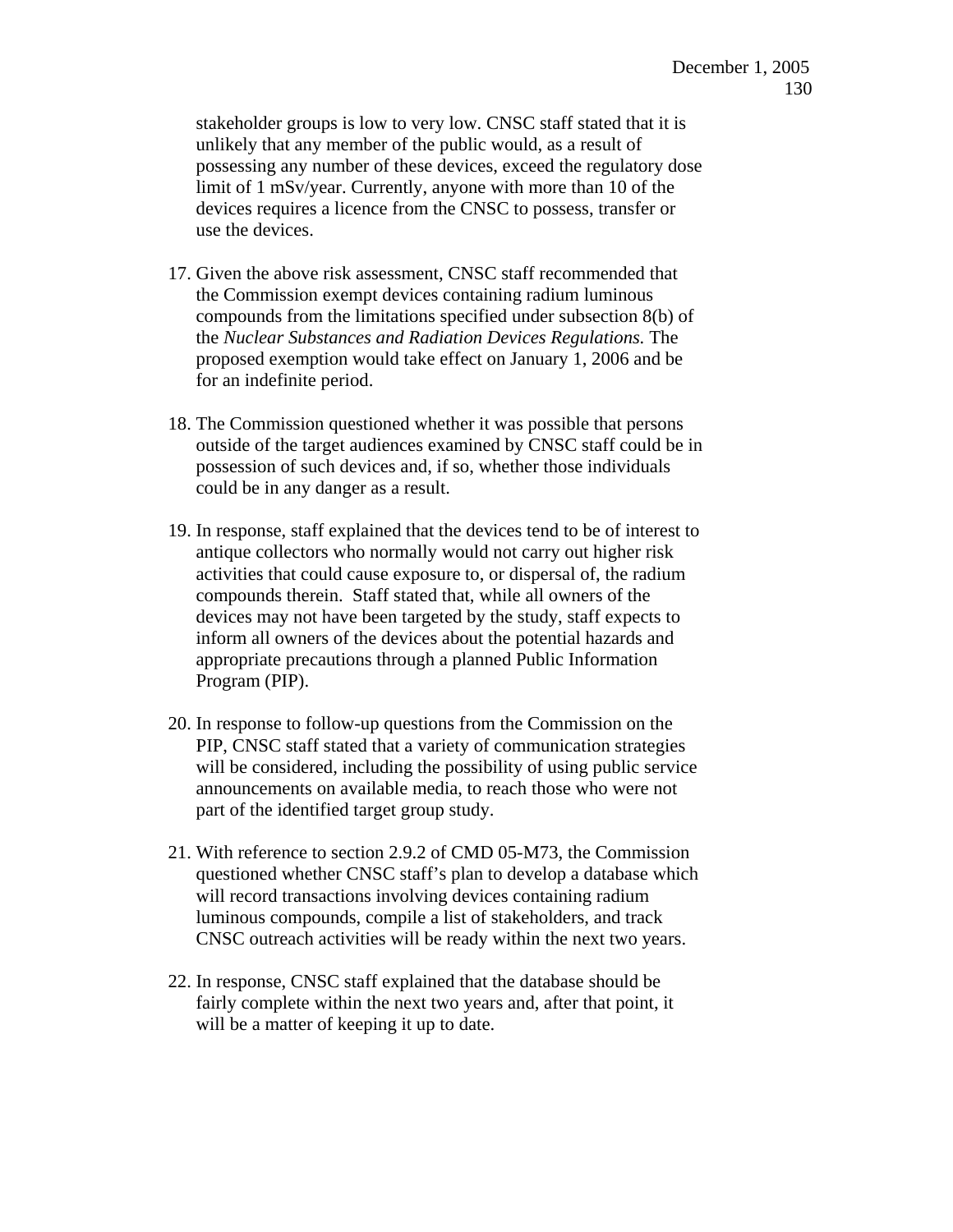- 23. The Commission questioned whether the Canadian Legion had been identified as a group that possesses, or may have an interest in, these artifact devices. In response, staff confirmed that it is providing information and assistance to the Legions in this regard.
- 24. Further with respect to the proposed PIP, staff stated that the program would be designed to proactively assist the public in identifying devices containing radium luminous compounds, as well as to provide radiation awareness to those stakeholders who possess these devices. The PIP will include a web-based information campaign and will be supported by print and other material available at various public venues, such as at museums.
- 25. CNSC staff also noted that the PIP was prepared in consultation with the Department of National Defence, Natural Resources Canada, the Low-Level Radioactive Waste Management Office and Transport Canada and also included non-government organizations such as the Canadian Aeronautical Preservation Association, which is an association of approximately 30 aircraft museums across Canada, Royal Canadian Legions and members of the general public.
- 26. Referring to section 11 of the *General Nuclear Safety and Control Regulations* (the conditions under which the Commission may consider the exemption), staff expressed the view that the proposed exemption would not pose an unreasonable risk to the environment or the health and safety of persons, pose an unreasonable risk to national security, or result in a failure to achieve conformity with measures of control and international obligations to which Canada has agreed. CNSC staff also advised the Commission that there is no requirement for a federal environmental assessment for the proposed extension pursuant to the *Canadian Environmental Assessment Act* (CEAA).
- 27. Based on the information received, the Commission, pursuant to section 7 of the *Nuclear Safety and Control Act* and section 11 of the *General Nuclear Safety and Control Regulations,* decided to exempt indefinitely, devices containing radium luminous compounds from the limitations specified under subsection 8(b) of the *Nuclear Substances and Radiation Devices Regulations*. The exemption will take effect on January 1, 2006 and will be for an indefinite period. (See Appendix B) **DECISION**
- 28. As proposed by CNSC staff, the Commission requests that CNSC staff present periodic reports to the Commission on any issues related to the exemption of devices containing radium luminous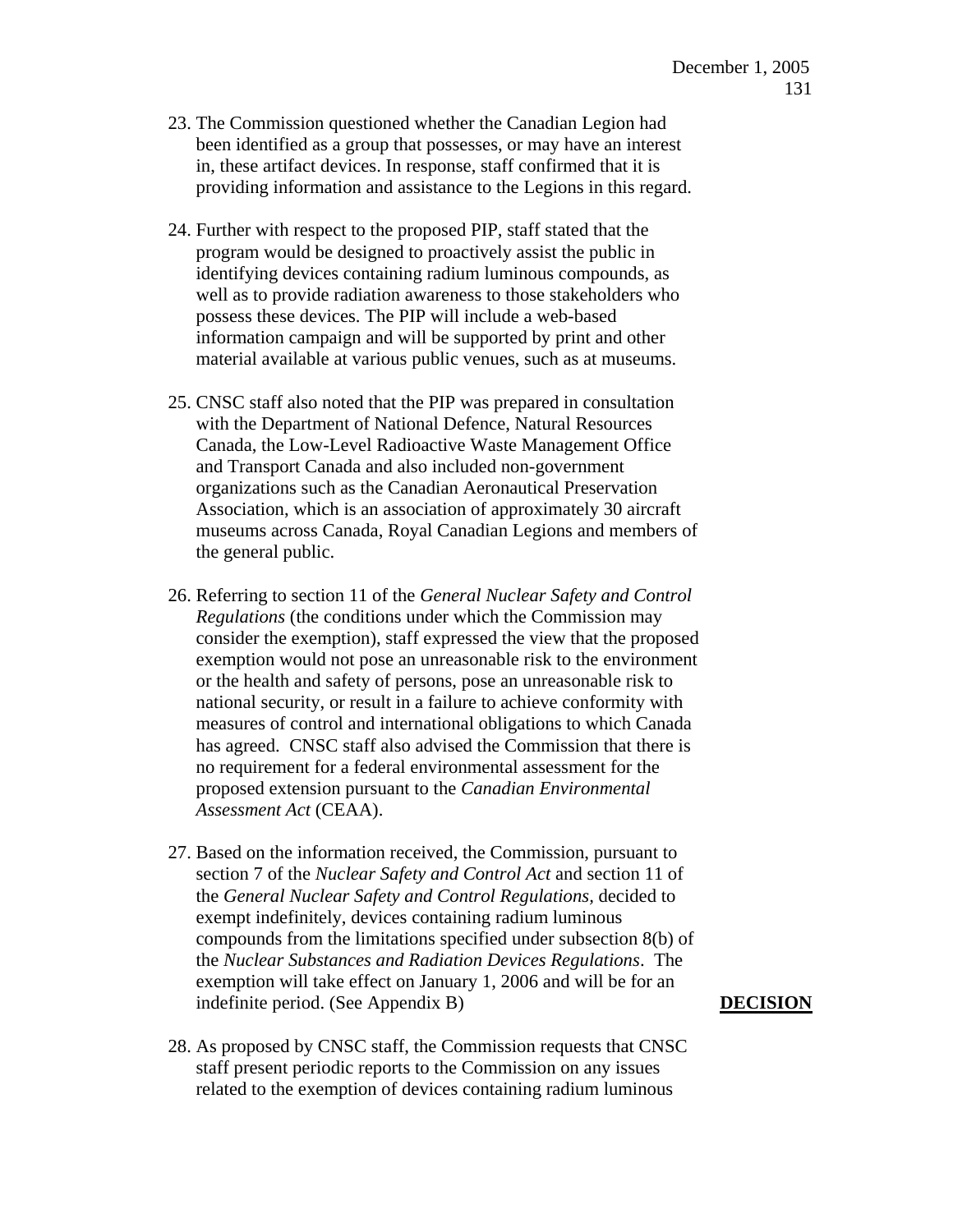compounds, including with respect to the success of the PIP. The reports will be presented to the Commission at least every five years, unless otherwise directed by the Commission. **ACTION**

# Status Report on Site Conditions and Progress for Unlicensed Uranium Tailings Management Site

- 29. With reference to CMD 05-M74, staff presented the fourth update on the status of the Bicroft, Lorado, Gunnar, Port Radium and Indore idle mine sites which the Commission previously exempted from licensing for the possession of management and storage of nuclear substances.
- 30. With respect to the Indore idle mine in the Northwest Territories, CNSC staff recommended that the Commission, pursuant to section 7 of the Nuclear Safety and Control Act (NSCA), grant an indefinite exemption from the requirement for a licence for the possession, management and storage of nuclear substances. Referring to section 11 of the *General Nuclear Safety and Control Regulations*, staff expressed the view that the exemption would not pose an unreasonable risk to the environment or the health and safety of persons, pose an unreasonable risk to national security, or result in a failure to achieve conformity with measures of control and international obligations to which Canada has agreed. CNSC staff also advised the Commission that there is no requirement for a federal environmental assessment for the proposed extension pursuant to the *Canadian Environmental Assessment Act* (CEAA) or the *Mackenzie Valley Resources Management Act* (MVRMA).
- 31. Based on the information received, the Commission accepted the staff's recommendation and, and pursuant to section 7 of the *Nuclear Safety and Control Act* and section 11 of the *General Nuclear Safety and Control Regulations,* decided to exempt the Indore Idle Mine site in the Northwest Territories from CNSC licensing for the possession, management and storage of nuclear substances. The exemption is for an indefinite period. (See Appendix B) **DECISION**
- 32. In making its decision in respect of the Indore idle mine site, the Commission notes that, while the site is in a remote and generally inaccessible location, there remain some unsealed openings to the mine that could pose conventional public safety risks. While the site will be exempt from licensing under the *Nuclear Safety and Control Act,* public safety will continue to be regulated by Indian and Northern Affairs Canada.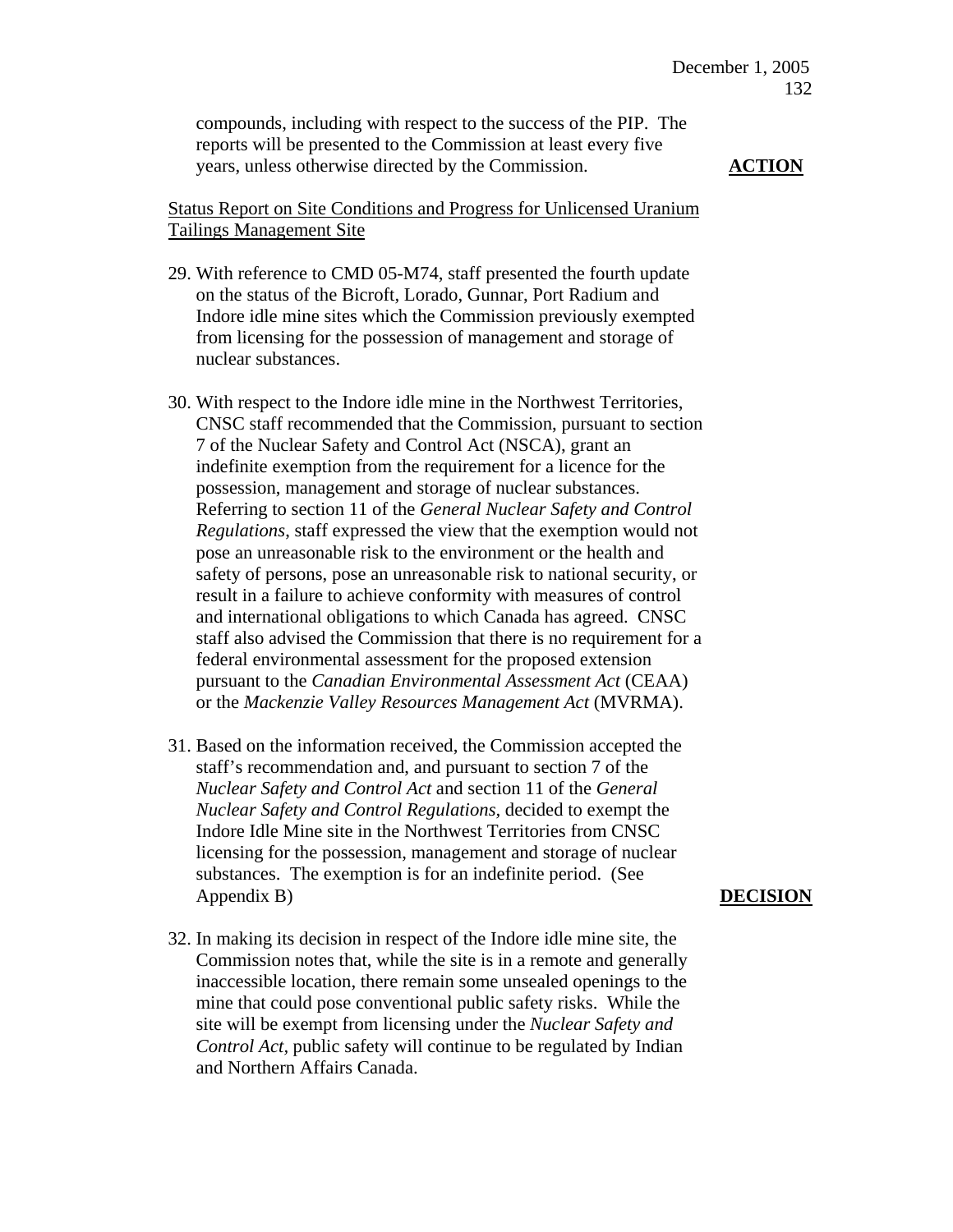## Significant Development Report

- 33. With reference to section 6.1.1 in CMD 05-M75, staff provided an oral update on a loss of regulation event that occurred at Bruce Nuclear Generating Station (NGS) Unit 3 on September 7, 2005. Bruce Power has completed its investigation and will be submitting its report to the CNSC in the near future. The Commission requested that CNSC staff provide the Commission with a further update on this matter as soon as practical following staff's receipt and review of Bruce Power's report (possibly at the next Commission meeting in February 2006). **ACTION**
- 34. With reference to section 6.1.2 in CMD 05-M75, staff provided an update on the sewage sludge disposal issue at Atomic Energy of Canada's (AECL) Chalk River Laboratories that was initially reported to the Commission in a Significant Development Report at the Commission Meeting held on April 6, 2005. The event related to AECL's disposal of sewage sludge contaminated with low levels of radioactive and hazardous substances in unlined sand trenches in Waste Management Area "C" at Chalk River Laboratories.
- 35. Staff reported that AECL has taken significant steps to address the sewage sludge issue and is allocating significant resources to carry out this project. CNSC staff will continue to monitor the situation and will provide a further update to the Commission on this issue during the licence renewal hearings for CRL site in 2006. **ACTION**
- 36. AECL stated that they agreed with the report from CNSC staff on the matter and reiterated that AECL has developed a long-term strategy for sludge management, as requested by the CNSC, and are moving forward with implementing that strategy. The Commission sought further details about AECL's long term strategy in its questioning during the meeting.
- 37. With reference to section 6.1.3 in CMD 05-M75.A, staff reported that on November 18, 2005, an incident involving a partially opened vent valve at the Bruce B NGS, Unit 6 occurred. Bruce Power stated that the vent valve is not part of a safety system. Bruce Power further stated that the valve was opened an eighth of a turn and that the incident was not related to the work that was being undertaken at the time, but that it may have been accidentally bumped by an individual or an air hose.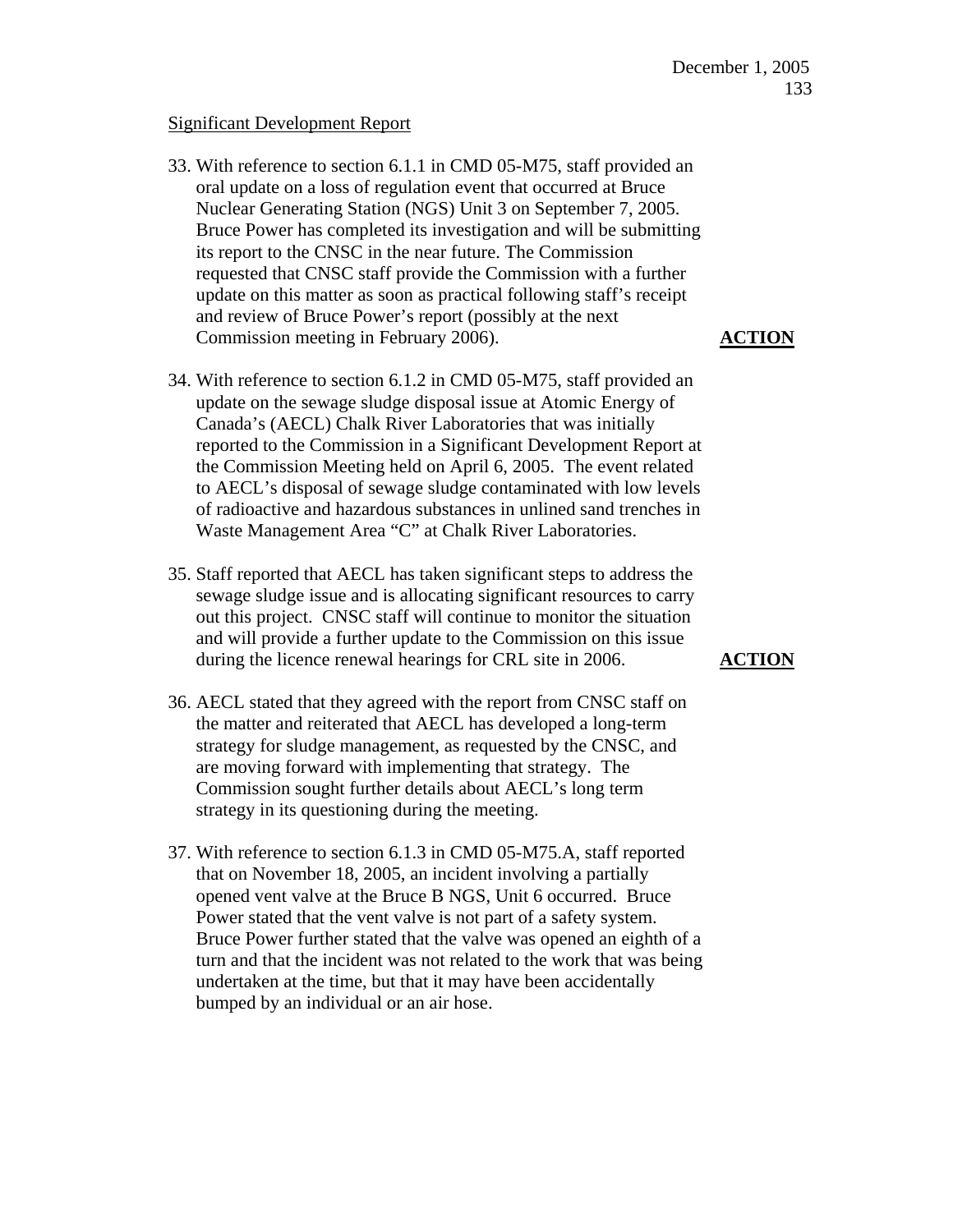- 38. With reference to section 6.1.4 in CMD 05-M75.A, staff reported that OPG has formally notified the CNSC of its decision to not return Pickering Units 2 and 3 to service. Rather, Units 2 and 3 will be placed in long term storage with surveillance.
- 39. With reference to section 6.1.5 in CMD 05-M75.A concerning the simultaneous unavailability of Standby Generators at the Pickering B Nuclear Generating Station, Units 7 and 8 in July 2005 (previously reported by staff at the Commission meeting held on August 17, 2005 (ref. CMD 05-M46)), OPG orally updated the Commission on the cause of the event. OPG concluded that its investigation has identified the root cause and that appropriate actions have been taken to prevent such an event from occurring again.
- 40. OPG provided an oral report on the incident of October 15, 2005 regarding the electrical arc burns to a control technician. OPG provided a brief description of the event and its causes. OPG stated that it has taken appropriate actions with respect to both the human performance and procedural factors involved. OPG further noted that it will provide CNSC staff with the required written report when it its ready.

# Status Report on Power Reactors

41. Staff presented the Status Report on Power Reactors (CMD 05-M76).

# Closure of the Public Meeting

42. The public portion of the meeting closed at 2:13 p.m. and the Commission moved in-camera to hear the non-public portion of the Status Report on Power Reactors and deliberate on the decisions.

\_\_\_\_\_\_\_\_\_\_\_\_\_\_\_\_\_\_\_\_\_\_\_\_\_\_ \_\_\_\_\_\_\_\_\_\_\_\_\_\_\_\_\_\_\_\_\_\_\_\_\_\_

 $\overline{\phantom{a}}$  , which is a set of the set of the set of the set of the set of the set of the set of the set of the set of the set of the set of the set of the set of the set of the set of the set of the set of the set of th

*Chair Recording Secretary* 

Secretary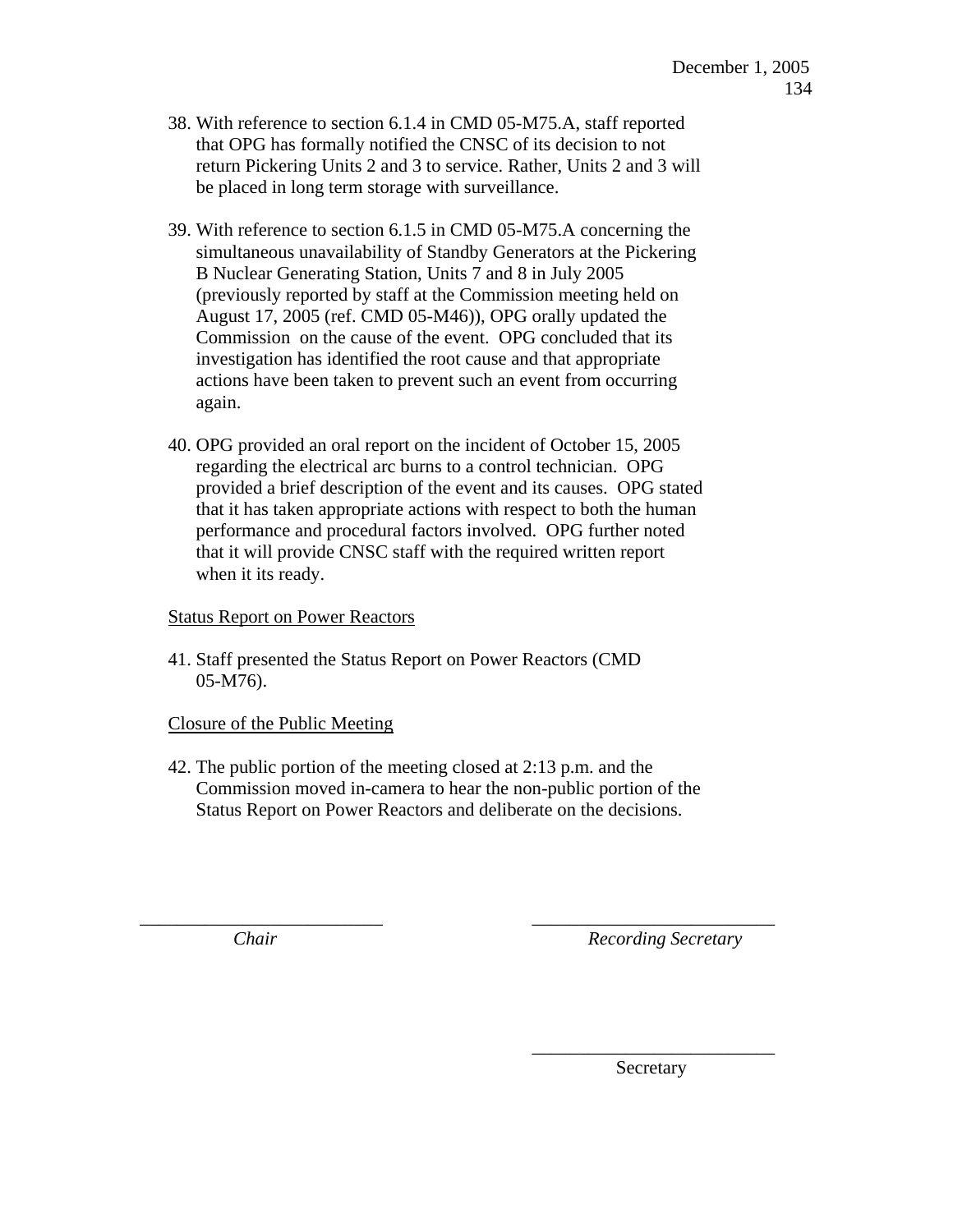# **APPENDIX A**

CMD DATE File No

05-M69 2005-10-27 (1-3-1-5) Notice of meeting held on Thursday, December 1, 2005 in Ottawa.

05-M69.A 2005-11-08 (1-3-1-5) Revised notice of meeting held on Wednesday November 30 and Thursday,

December 1, 2005 in Ottawa.

05-M70 2005-11-16 (1-3-1-5)

Agenda of the meeting of the Canadian Nuclear Safety Commission (CNSC) held in the public hearing room, 14th floor, 280 Slater Street, Ottawa, Ontario, on Wednesday and Thursday, November 30 and December 1, 2005.

05-M70.A 2005-11-24 (1-3-1-5)

Updated Agenda of the meeting of the Canadian Nuclear Safety Commission (CNSC) held in the public hearing room, 14th floor, 280 Slater Street, Ottawa, Ontario, on Wednesday and Thursday, November 30 and December 1, 2005 - Supplementary Information.

05-M71 2005-11-14 (1-3-1-5) Approval of minutes of Commission meeting held October 18, 2005.

05-M72 2005-11-15 (1-11-20-0)

Nuclear security status report at Canadian nuclear facilities – contains prescribed security information and is not publicly available.

05-M73 2005-11-15 (37-16-8-0/37-16-8-1/37-16-8-2/37-16-8-3/37-16-8-4/ 37-24-0-0/37-0-0-0/37-30-0-0)

Status report on site conditions and progress on the licence process of waste management areas owned by the Crown, historic contaminated lands, and devices containing radium luminous compounds.

05-M74 2005-11-15 (37-20-5-0/37-30-13-0/37-20-4-0/37-25-0-0) Status report on site conditions and progress of the licensing process for unlicensed uranium tailings management sites with staff recommendations.

05-M75 2005-11-15 (1-3-1-5) Significant Development Report No. 2005-9 for the period of October 1, 2005 to November 10, 2005.

05-M75.A 2005-11-23 (1-3-1-5) Significant Development Report No. 2005-9 for the period of October 1, 2005 to November 10, 2005 – Supplementary Information

05-M76 2005-11-15 (1-3-1-5) Status report on power reactors for the period of September 30, 2005 to November 14, 2005